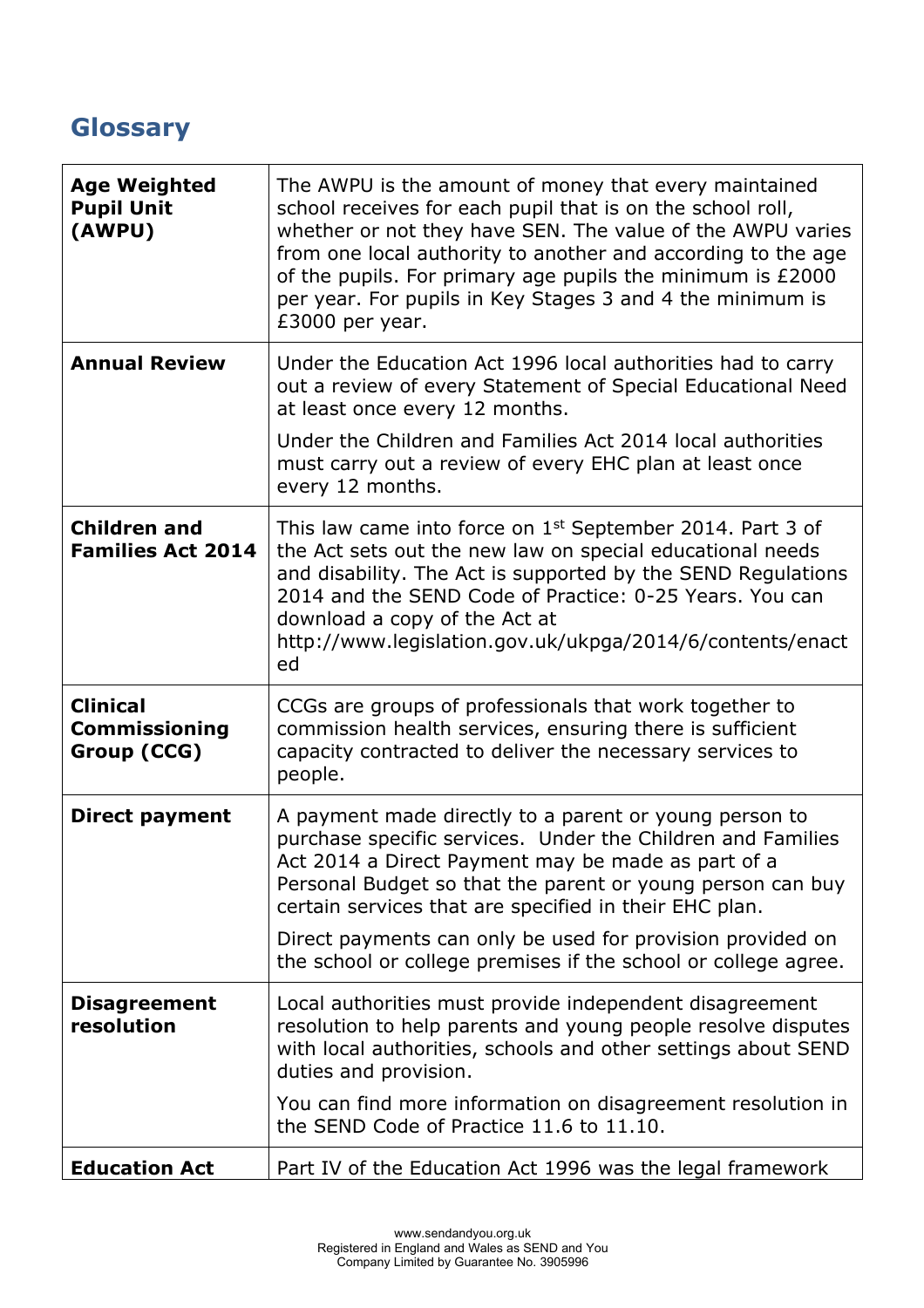| 1996                                                   | for SEN. Part 3 of the Children and Families Act 2014 now<br>replaces this legislation. However there is a transition period<br>until 2018. This means, for example, that Statements of<br>Special Educational Need that were in place before 1st<br>September 2014 will continue to have legal force until the<br>child or young person transfers to an EHC plan. |
|--------------------------------------------------------|--------------------------------------------------------------------------------------------------------------------------------------------------------------------------------------------------------------------------------------------------------------------------------------------------------------------------------------------------------------------|
| <b>Education</b><br><b>Funding Agency</b><br>(EFA)     | The EFA is the government agency that funds education for<br>learners between the ages of 3 and 19, and those with<br>learning difficulties and disabilities between the ages of 3<br>and 25.                                                                                                                                                                      |
|                                                        | The EFA allocates funds to local authorities, which then<br>provide the funding for maintained schools. The EFA directly<br>funds academies and free schools.                                                                                                                                                                                                      |
| <b>Education Health</b><br>and Care plan<br>(EHC plan) | An EHC plan describes the special educational needs that a<br>child or young person has and the help that they will be<br>given to meet them. It also includes the health and care<br>provision that is needed. It is a legal document written by<br>the local authority and is used for children and young people<br>who have high support needs.                 |
| <b>EHC Needs</b><br><b>Assessment</b>                  | Local authorities must carry out an EHC needs assessment if<br>a child or young person may need an EHC plan. The<br>assessment is a detailed look at the special educational<br>needs that the child or young person has and what help he<br>or she may need in order to learn.                                                                                    |
|                                                        | It is sometimes called a statutory assessment.                                                                                                                                                                                                                                                                                                                     |
|                                                        | You can find out more in the SEND Code of Practice sections<br>$9.45 - 9.52$ .                                                                                                                                                                                                                                                                                     |
| <b>First Tier Tribunal</b><br>(SEN and<br>disability)  | The First-tier Tribunal (Special Educational Needs and<br>Disability) is a legal body. The Tribunal hears appeals from<br>parents of children with SEN, and young people with SEN,<br>about EHC needs assessments and EHC plans.                                                                                                                                   |
|                                                        | You can find out more at https://www.gov.uk/special-<br>educational-needs-disability-tribunal/overview                                                                                                                                                                                                                                                             |
| Graduated<br>approach                                  | The SEND Code of Practice says that schools should follow a<br>graduated approach when providing SEN Support. This is<br>based on a cycle of:                                                                                                                                                                                                                      |
|                                                        | <b>Assess</b>                                                                                                                                                                                                                                                                                                                                                      |
|                                                        | Plan                                                                                                                                                                                                                                                                                                                                                               |
|                                                        | Do                                                                                                                                                                                                                                                                                                                                                                 |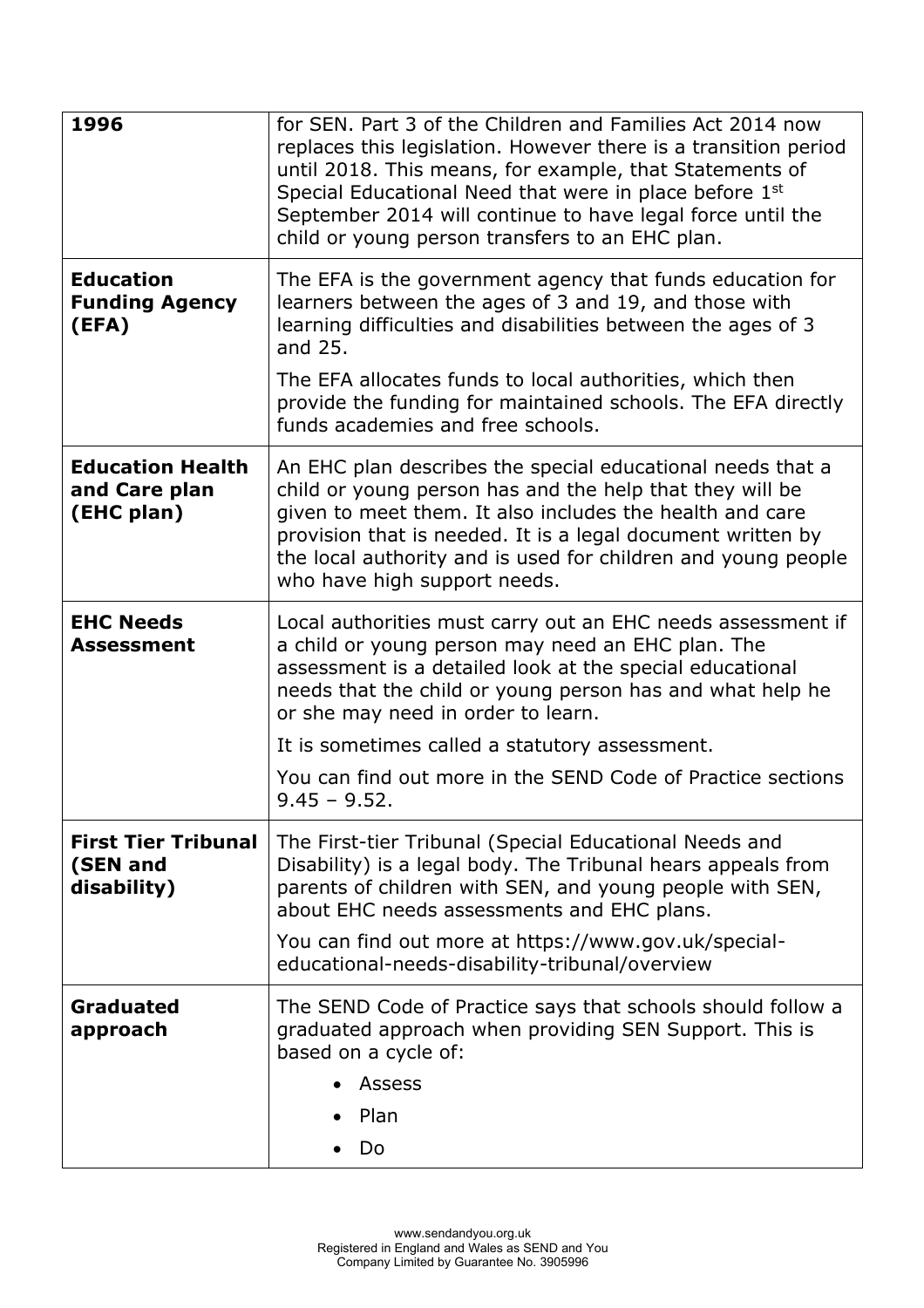|                                           | Review<br>$\bullet$                                                                                                                                                                                                                                                                                                                                                                                                                  |
|-------------------------------------------|--------------------------------------------------------------------------------------------------------------------------------------------------------------------------------------------------------------------------------------------------------------------------------------------------------------------------------------------------------------------------------------------------------------------------------------|
|                                           | You can find out more about the graduated approach in the<br>SEND code of Practice sections 6.44 to 6.56.                                                                                                                                                                                                                                                                                                                            |
| <b>Keyworker</b>                          | Someone who provides children, young people and parents<br>with a single point of contact to help make sure the support<br>they receive is co-ordinated. A keyworker could be provided<br>directly by a local authority or local health organisation, a<br>school or college, or from a voluntary or private sector body.                                                                                                            |
| <b>Local</b><br>authority/authori<br>ties | Local authorities are administrative offices that provide<br>services within their local areas. There are 152 across<br>England which are education authorities. For more<br>information about local government, see<br>https://www.gov.uk/understand-how-your-council-<br>works/types-of-council                                                                                                                                    |
| <b>Local Offer</b>                        | The Local Offer, published by each local authority, tells you<br>what support is available for children and young people with<br>special educational needs and/or disabilities, and their<br>families. It includes information about education, health and<br>care provision. It also gives information about training,<br>employment and independent living for young people with<br>special educational needs and/or disabilities. |
| <b>Mainstream</b><br>school               | This is a school that provides education for all children,<br>whether or not they have special educational needs or<br>disabilities.                                                                                                                                                                                                                                                                                                 |
| <b>Mediation</b>                          | Mediation is a type of disagreement resolution. Every local<br>authority must provide independent mediation to help<br>parents and young people resolve disputes with local<br>authorities about:                                                                                                                                                                                                                                    |
|                                           | a decision not to carry out an EHC needs assessment<br>$\bullet$<br>a decision not to draw up an EHC plan<br>$\bullet$<br>the content of a final EHC plan or amended plan<br>a decision not to amend an EHC plan<br>$\bullet$<br>a decision to cease to maintain an EHC plan.                                                                                                                                                        |
|                                           | Mediation must also be provided on the health and social<br>care elements of an EHC plan.                                                                                                                                                                                                                                                                                                                                            |
|                                           | You can find more information on mediation in the SEND<br>Code of Practice 11.13 to 11.38.                                                                                                                                                                                                                                                                                                                                           |
| <b>Mediation advice</b>                   | The purpose of mediation advice is to give information about<br>what mediation involves. Parents or young people who wish<br>to register an appeal with the First Tier Tribunal (SEN and                                                                                                                                                                                                                                             |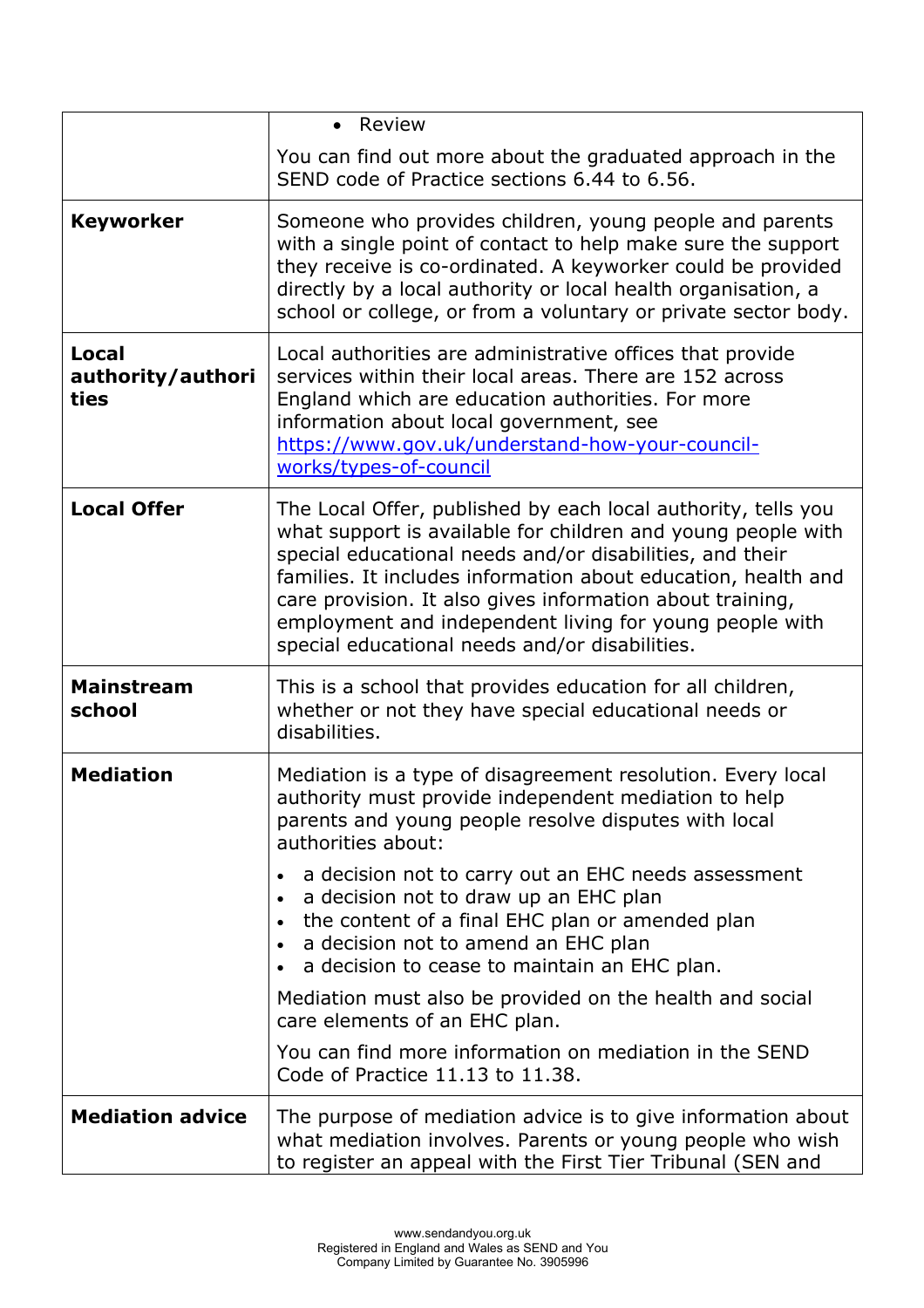|                                     | Disability) must first seek mediation advice. The advice must<br>be factual and unbiased. After mediation advice has been<br>given the parent or young person can choose whether they<br>wish to go to mediation.                                                                                                                                                                                                                                                                                                                                                                                                                  |
|-------------------------------------|------------------------------------------------------------------------------------------------------------------------------------------------------------------------------------------------------------------------------------------------------------------------------------------------------------------------------------------------------------------------------------------------------------------------------------------------------------------------------------------------------------------------------------------------------------------------------------------------------------------------------------|
|                                     | However it is not necessary to seek mediation advice if the<br>appeal is only about the name of the school, or college<br>named on the plan, the type of provision specified in the<br>plan or the fact that no school or other institution is named.                                                                                                                                                                                                                                                                                                                                                                              |
|                                     | You can find more information on mediation advice in the<br>SEND Code of Practice 11.21 to 11.25.                                                                                                                                                                                                                                                                                                                                                                                                                                                                                                                                  |
| <b>Must</b>                         | The SEND Code of Practice says in Section i of the<br>Introduction:                                                                                                                                                                                                                                                                                                                                                                                                                                                                                                                                                                |
|                                     | where the text uses the word 'must' it refers to a statutory<br>requirement under primary legislation, regulations or case<br>law.                                                                                                                                                                                                                                                                                                                                                                                                                                                                                                 |
|                                     | This means that wherever the term 'must' is used all the<br>organisations listed in Section iv of the Introduction to the<br>Code have a legal duty to do what the Code says.                                                                                                                                                                                                                                                                                                                                                                                                                                                      |
| <b>Outcome</b>                      | Section 9.66 of the SEND Code of Practice says:                                                                                                                                                                                                                                                                                                                                                                                                                                                                                                                                                                                    |
|                                     | An outcome can be defined as the benefit or difference made<br>to an individual as a result of an intervention. It should be<br>personal and not expressed from a service perspective; it<br>should be something that those involved have control and<br>influence over, and while it does not always have to be<br>formal or accredited, it should be specific, measurable,<br>achievable, realistic and time bound (SMART). When an<br>outcome is focused on education or training, it will describe<br>what the expected benefit will be to the individual as a result<br>of the educational or training intervention provided. |
| <b>Parent Carer</b><br><b>Forum</b> | A Parent Carer Forum is a representative local group of<br>parents and carers of disabled children who work with local<br>authorities, education, health and other providers to make<br>sure the services they plan and deliver meet the needs of<br>disabled children and families. They have been established in<br>most local authority areas. For more information please<br>visit: http://www.cafamily.org.uk/pcp/resources<br>or http://www.nnpcf.org.uk/                                                                                                                                                                    |
| <b>Personal Budget</b>              | A Personal Budget is money set aside to fund support as part<br>of an Education, Health and Care plan (EHC plan) for a child<br>or young person with special educational needs. It can<br>include funds from Education, Health and Social Care.                                                                                                                                                                                                                                                                                                                                                                                    |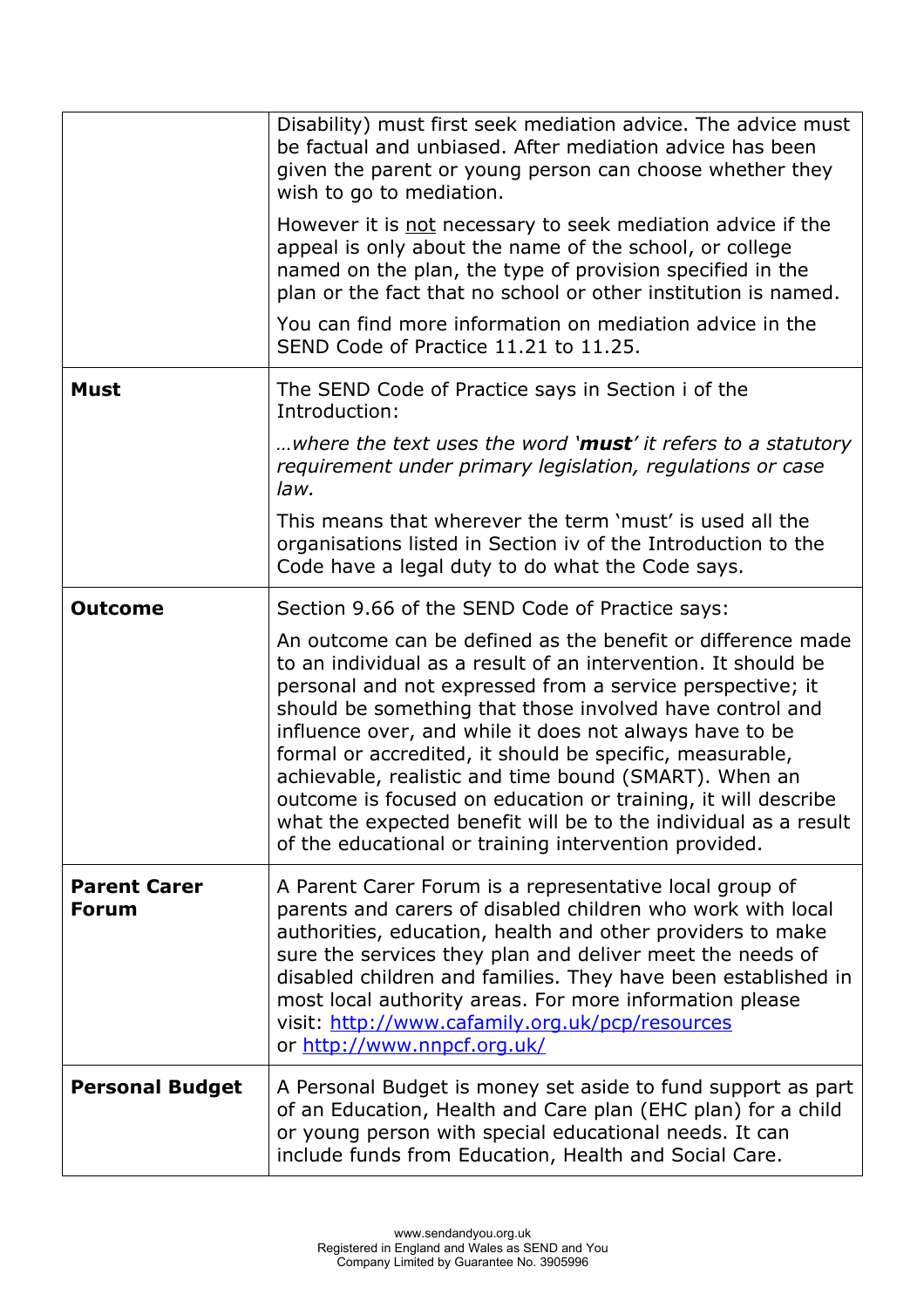|                                         | Parents of children with an EHC plan and young people with<br>an EHC plan can choose whether or not they wish to have a<br>Personal Budget.                                                                                                                                                             |
|-----------------------------------------|---------------------------------------------------------------------------------------------------------------------------------------------------------------------------------------------------------------------------------------------------------------------------------------------------------|
| <b>Reasonable</b><br>adjustments        | Reasonable adjustments are changes schools and other<br>settings are required to make which could include: changes<br>to physical features $-$ for example, creating a ramp so that<br>students can enter a classroom or providing extra support<br>and aids (such as specialist teachers or equipment) |
| <b>Schools Forum</b>                    | Each local authority has a Schools Forum. It made up of<br>representatives from schools and academies, and some<br>representation from other bodies, such as nursery and 14-19<br>education providers.<br>The role of the Schools Forum includes looking at the local                                   |
|                                         | formula used to fund schools and SEN provision.                                                                                                                                                                                                                                                         |
| <b>SEND Code of</b><br><b>Practice</b>  | This is the statutory guidance that supports Part 3 of the<br>Children and Families Act 2014.                                                                                                                                                                                                           |
|                                         | It tells local authorities, early years settings, schools,<br>colleges, heath and social care providers and others what<br>they must and should do to identify, assess and provide for<br>children and young people with SEN or disabilities.                                                           |
|                                         | You can download a full copy of the Code at<br>https://www.gov.uk/government/publications/send-code-of-<br>practice-0-to-25                                                                                                                                                                             |
|                                         | You can download a shorter version for parents at<br>https://www.gov.uk/government/publications/send-guide-<br>for-parents-and-carers                                                                                                                                                                   |
| <b>SEN Information</b><br><b>Report</b> | All schools must publish on their websites information about<br>their policy and arrangements for supporting children with<br>SEN. This must be kept up to date.                                                                                                                                        |
|                                         | The information that has to be included can be found in<br>Section 6.79 of the SEND Code of Practice.                                                                                                                                                                                                   |
| <b>SEN Support</b>                      | SEN Support includes any help for children and young people<br>with SEN that is additional to or different from the support<br>generally made for other children of the same age.                                                                                                                       |
|                                         | The purpose of SEN Support is to help children achieve the<br>outcomes or learning objectives that have been set for them<br>by the school. Schools should involve parents in this process.                                                                                                             |
|                                         | SEN Support replaces Early Years Action/Action Plus and<br>School Action/Action Plus.                                                                                                                                                                                                                   |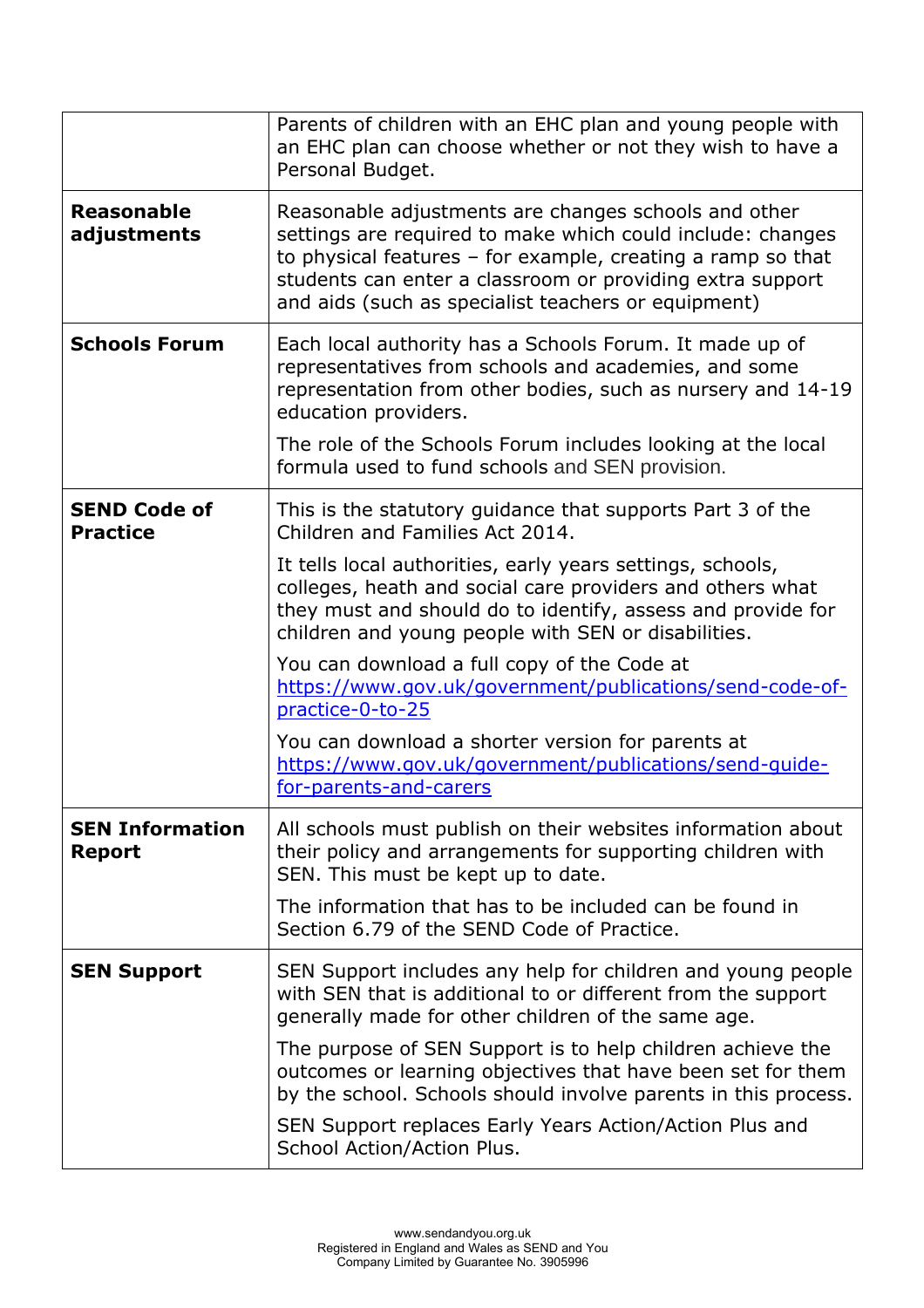| <b>SEND Tribunal</b>                                                             | See First Tier Tribunal (SEN and disability)                                                                                                                                                                                       |
|----------------------------------------------------------------------------------|------------------------------------------------------------------------------------------------------------------------------------------------------------------------------------------------------------------------------------|
| <b>Should</b>                                                                    | Should is a word that occurs frequently in the SEND Code of<br>Practice.                                                                                                                                                           |
|                                                                                  | Section i of the Introduction to the Code says:                                                                                                                                                                                    |
|                                                                                  | where the text uses the word 'should' it means that the guidance<br>contained in this Code must be considered and that those who must<br>have regard to it will be expected to explain any departure from it.                      |
|                                                                                  | This means that wherever the term 'should' is used all the<br>organisations listed in Section iv of the Introduction to the<br>Code must consider what the Code says. However, they may<br>depart from it.                         |
| <b>Signposting</b>                                                               | Sometimes a service that provides information, advice and<br>support may be asked for help that it is not able to give<br>directly.                                                                                                |
|                                                                                  | When this happens the person seeking information, advice<br>or support may be signposted to other service providers.<br>This means that they will be given information, including<br>contact details, about other sources of help. |
| <b>Special</b><br><b>Educational</b><br><b>Needs Co-</b><br>ordinator<br>(SENCO) | A SENCO is a qualified teacher in a school or maintained<br>nursery school who has responsibility for co-ordinating SEN<br>provision.                                                                                              |
|                                                                                  | Early years settings that are part of group provision<br>arrangements are expected to identify an individual to<br>perform the role of SENCO.                                                                                      |
| <b>Statutory</b><br>guidance                                                     | Statutory guidance is guidance that local authorities and<br>other local bodies have a legal duty to follow.                                                                                                                       |

## **Still concerned?**

If you are still unclear or have any questions about any information in this document – or about any other aspect of Special Educational Needs & Disabilities please call our Information, Advice and Support line on 0117 989 7725. The line is open 9.30am – 4.30pm weekdays. There is an answer phone at all other times. Or you can get in touch via our website

at http://www.sendandyou.[org.uk/contact](https://www.sendandyou.org.uk/contact-us/)-us

Revised February 2020